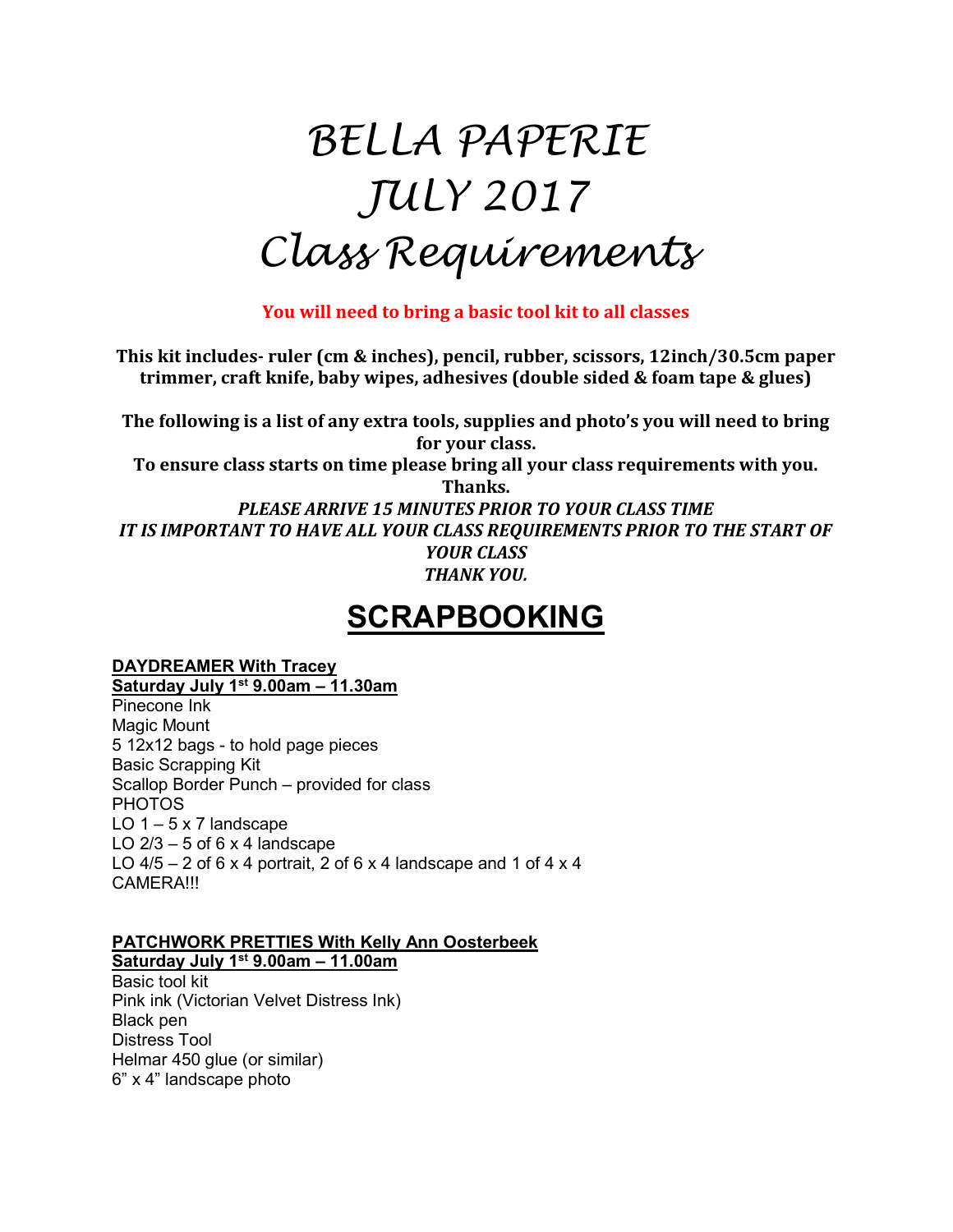#### CHERISH THE MOMENT With Kelly Ann Saturday July 1<sup>st</sup> 11.30am - 1.30pm

Basic tool kit Black and White pens Helmer 450 glue (or similar) Black ink Peeled Paint Distress Ink Victorian Velvet Distress Ink Kindy glitz (Crystaline) 6" x 4" landscape photo

#### OH BABY & BABY BLUE with…ANNETTE – AMG

Saturday July  $8^{th}$  9.00am -  $11.30$ am Basic tool kit Paper trimmer and/or ruler pencil & craft knife (inches & cms) **Scissors** Distress tool DS tape 3D/ foam tape Wet glue (helma 450 or similar) 2 x 3.5 x 5 inch photos (landscape)

#### INTERACTIVE PAGE with Jenny Saturday July  $8^{th}$  12.30pm – 2.30pm Friday July 14th 9.30am – 11.30am

Basic tool kit Score board Photos  $6"$  x 4" landscape  $-5$  $4" \times 6"$  portrait  $-11$  $4"$  square  $-2$ 

## MAGNETIC NEVER-ENDING PAGE With Jenny Friday July 14th 12.30am – 3.30pm Saturday July 22<sup>nd</sup> 9.30am - 12.30pm

Basic tool kit Score Board Photos  $4"$  x 6" portrait  $-2$  $4"$  x 3" landscape  $-6$  $3"$  x 4" portrait  $-2$  $3 \frac{3}{4}$ " x  $3 \frac{3}{4}$ " square  $-2$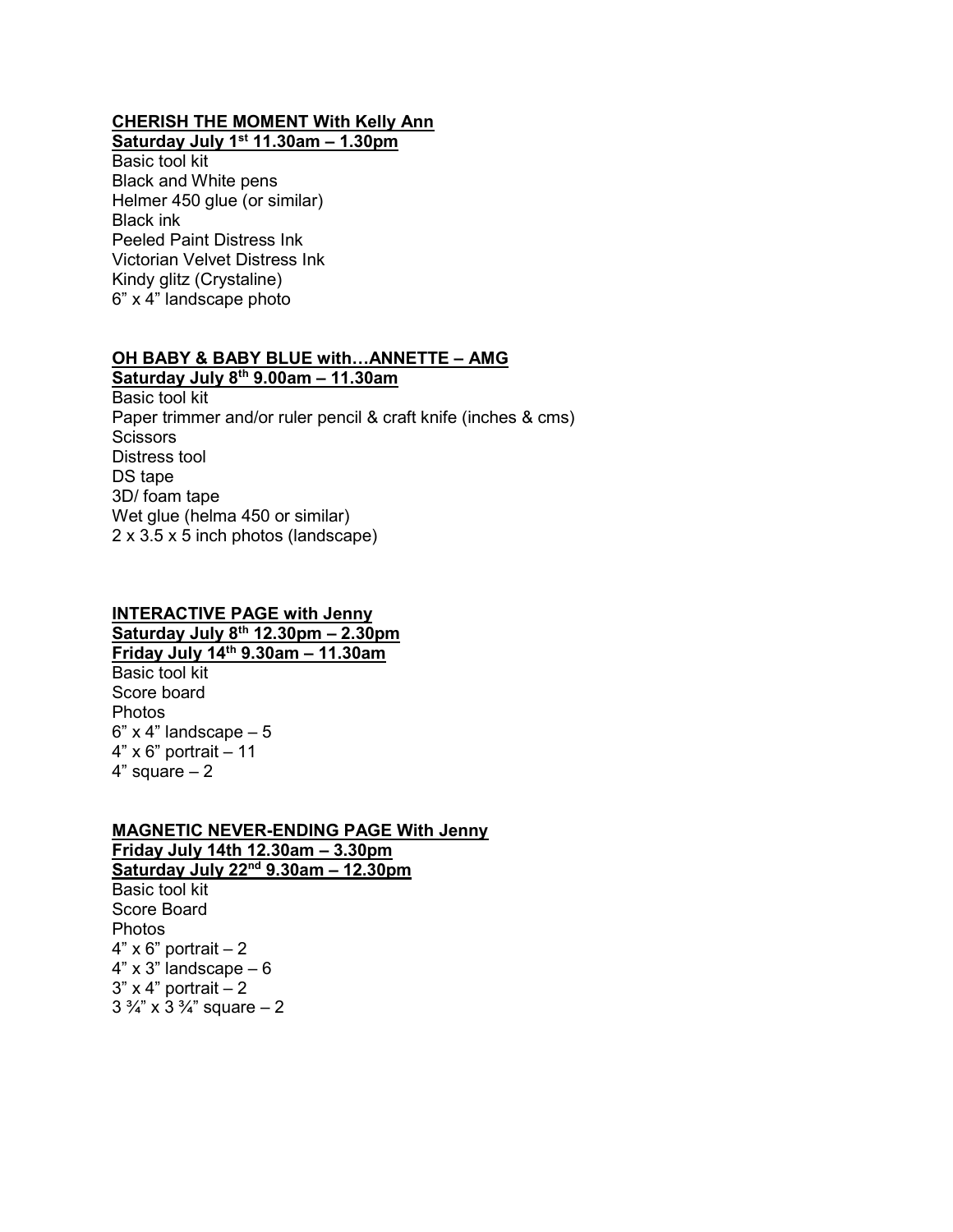# DESIGNS BY DONNA With Donna D

Saturday July  $15<sup>th</sup> 1.00<sub>pm</sub> - 3.00<sub>pm</sub>$ Pinecone Ink Foam Tape Hole punch/Crop-a-dile CM – Circle Templates, Blades and Mat (if you have them) 1/2" Circle Punch White Gel Pen Brown Pen – Tombow Photos Layout One  $3-6$ " x 4" (Landscape) cropped to Photo 1 - 4 3/4" x 3 3/4" Photo  $2-4$  3/4" x 2 3/4" and Photo  $3 - 5" \times 2 \frac{3}{4"$ Layout Two  $2 - 4"$  x 6" (Portrait) cropped to 3 3/4" x 5 3/4"  $1 - 4$ " x 6" cropped to 3 1/4" x 3 1/4" square Layout Three  $2 - 6"$  x 4" (Landscape) cropped to 5 3/4" x 3 3/4"  $2 - 4"$  x 6" (portrait) cropped to 3 3/4" x 3 3/4"

## DAYDREAM With Julie

Saturday July  $22<sup>nd</sup>$  1.30pm – 3.30pm Basic tool kit & 12" Cutter ink - Aqua blue & pink Photo's Layout 1. 2 4" x 6" Portrait Layout 2. 1 4" x 6" portrait Layout 3. 1 4" x 6" & 2 3 1/4" x 6" portraits



#### IN THE GARDEN BOX CARD With Kelly Ann Oosterbeek Saturday July  $1<sup>st</sup> 2.30pm - 4.30$

Chipped Sapphire Distress ink (or similar) Hot pink ink Helmar 450 glue (or similar) Construction Tape

CHRISTMAS IN JULY CARD CLASS with…LEANNE Friday July7th 9.30am-12.30pm Saturday July 15th 9.00am-12.00Noon **Basic Tool Kit:** (please read the stores general list provided above as these items are a must have for classes) Plus you will also need the following:

Distress ink pad (Tea dye) & a dauber

Distress ink pad (Fired brick) & a dauber

Scoreboard or similar if you have one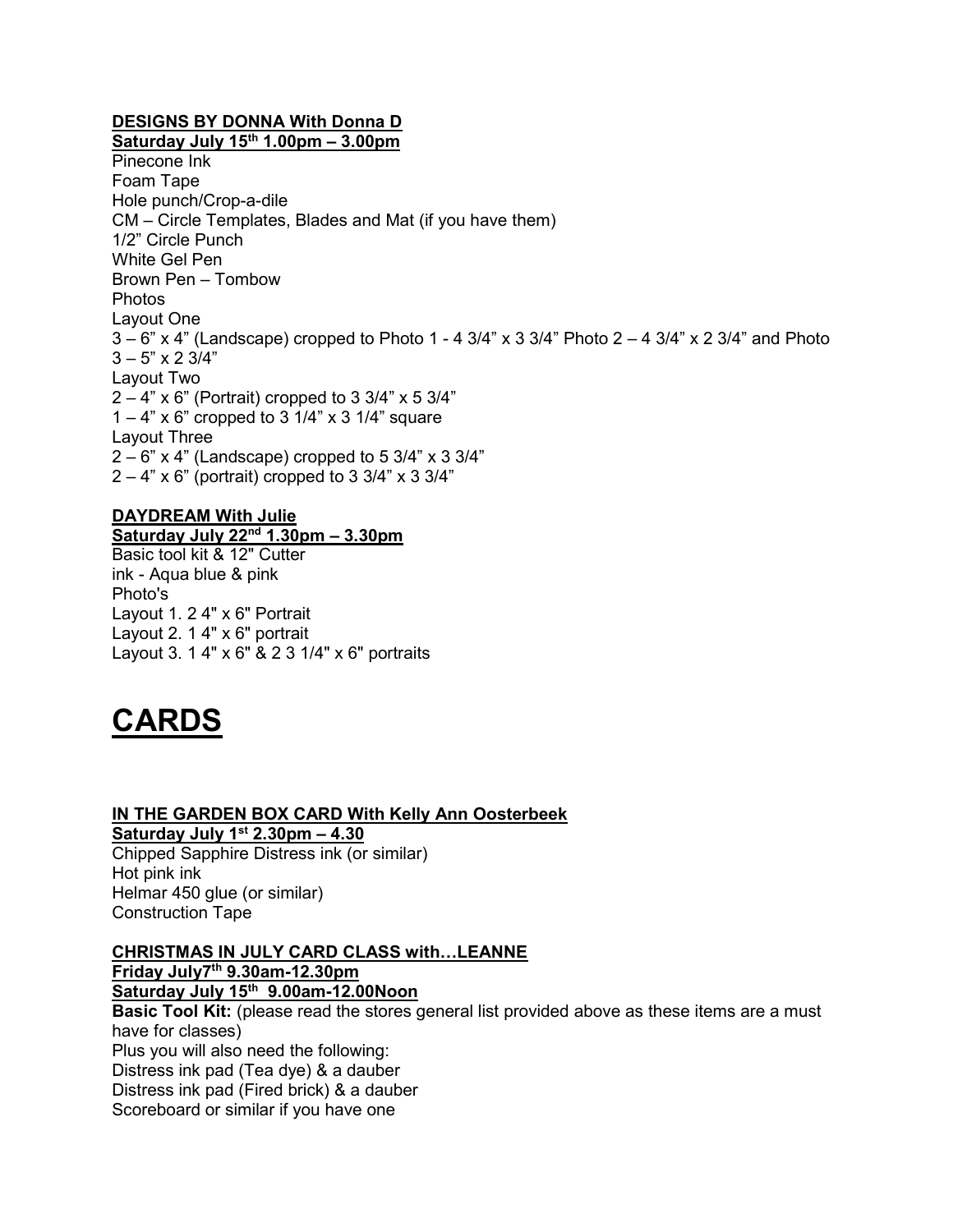Ruler with inches & centimetres Rhinestones Stickles glitter glue: icicle or similar Glue: Helmar 450 3D foam tape A zip lock bag for each card IPAD (great to have as you can have photos of my cards in front of you during this class)

# DISTRESS OXIDE EXPLORATION with ROBYN WOOD

Friday July  $28<sup>th</sup>$  9.30am – 12.30pm

Usual cardmaking kit including dauber, foam adhesive & sharp scissors Black Ranger Archival ink Distress Oxide Inks in Walnut Stain, Fired Brick, Spiced Marmalade, Peeled Paint, Fossilized Amber, Iced Spruce, Broken China, Faded Jeans Distress Inks in Walnut Stain, Burlap Please just bring what inks you have that are a close match as it will save time waiting. Class inks will be available for use. Ecoline markers in butterfly colours Spray bottle of water Non-stick craft mat Baby wipes Aquash brush

# CREATIVE ARTS

# MIXED MEDIA ART JOURNALING – FIND YOUR WAY with Robyn Wood Sunday July 2, 10am – 2pm

We will be working in an A4 sized journal and please have on hand –

I will provide you with the reference image for a vintage hot air balloon. If you would like to paint something different please bring along some images to use that are printed onto photocopy paper. The image I have used is 10cm x 18cm so something similar size will be perfect. Collage papers – only a small amount is needed & I'll have dictionary paper for you to use Border stamps or stencils Distress Oxide inks in Broken China/Faded Jeans/Iced Spruce if you have them. Liquitex white gesso Pallet knife approx. 1" wide brush variety of smaller brushes including a small fine one Graphite paper or similar if you wish to trace the image instead of drawing one pencil rubber Stabilo or charcoal pencil if you have one black permanent pen for doodling matt acrylic paints in the colours you would like to use for a background (I have used shades of blue) watercolours – please bring what you have. Watercolour powders and pencils will also work.

small sponges for paint